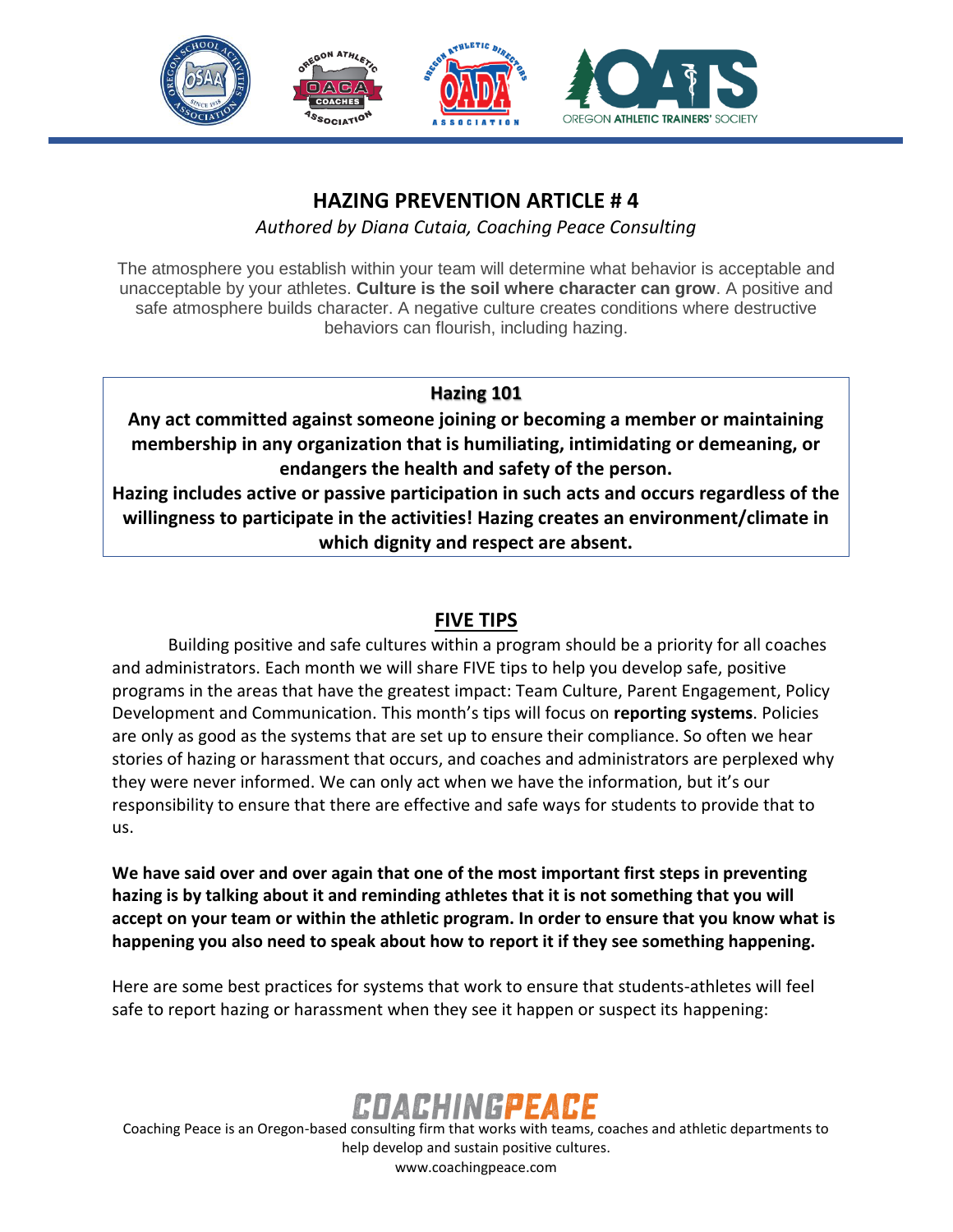

## Tip #1

**Set a very clear policy on what steps will be taken if a hazing complaint is brought to the department's attention.** Some considerations:

- 1. Who gets the information first? Athletic director/principal?
- 2. Who is responsible for leading the investigation? Or following up on the inquiry?
- 3. What is the timeframe for when results of the investigation will be provided back to the athletic director and/or principal?
- 4. How will the rights and privacy of all involved be protected?
- 5. Who will document the investigation/inquiry?
- 6. Who/How will you keep the parties involved informed of the process?
- 7. How will everyone involved be kept safe and protected from retaliation?

# $Tip #2$

**Make it simple and safe for students to report hazing or harassment.** Possibilities include:

- 1. Setting up a form that can be filled out anonymously through a website.
- 2. Setting up an email address that is just for such types of reporting.
- 3. Putting a question on the mid-season or end of season student-athlete survey.
- 4. Having frequent one on one meetings with athletes and asking them if they have seen or heard of anything.

#### Tip #3

**How you respond to that first complaint will either ensure you never get one again or will allow athletes to feel safe reporting in the future.** What athletes will be looking for, more than anything, is *if I report will I be safe?* **Ensuring that athletes who report don't become future targets should be a top priority.** This is done through policy and training staff on how to implement that policy.

# Tip #4

**Don't wait until the end of the season to check in with athletes.** Its common practice in most athletic departments to ask student-athletes to complete an end-of-season survey to get information about their experiences on the team. But by the time the season has ended this information might be too late. We encourage departments to do three surveys each season with the first being the shortest, the mid-season a little longer and the final being the most comprehensive. At the start of the season a quick 5 question survey can ask athletes about any concerns they have, what their goals are, how the start of the season is going and any other information they want to share. Surveys should always be anonymous, and the athletic director shouldn't be the only one that has access. These surveys should be shared with the principal or vice principal.



Coaching Peace is an Oregon-based consulting firm that works with teams, coaches and athletic departments to help develop and sustain positive cultures. www.coachingpeace.com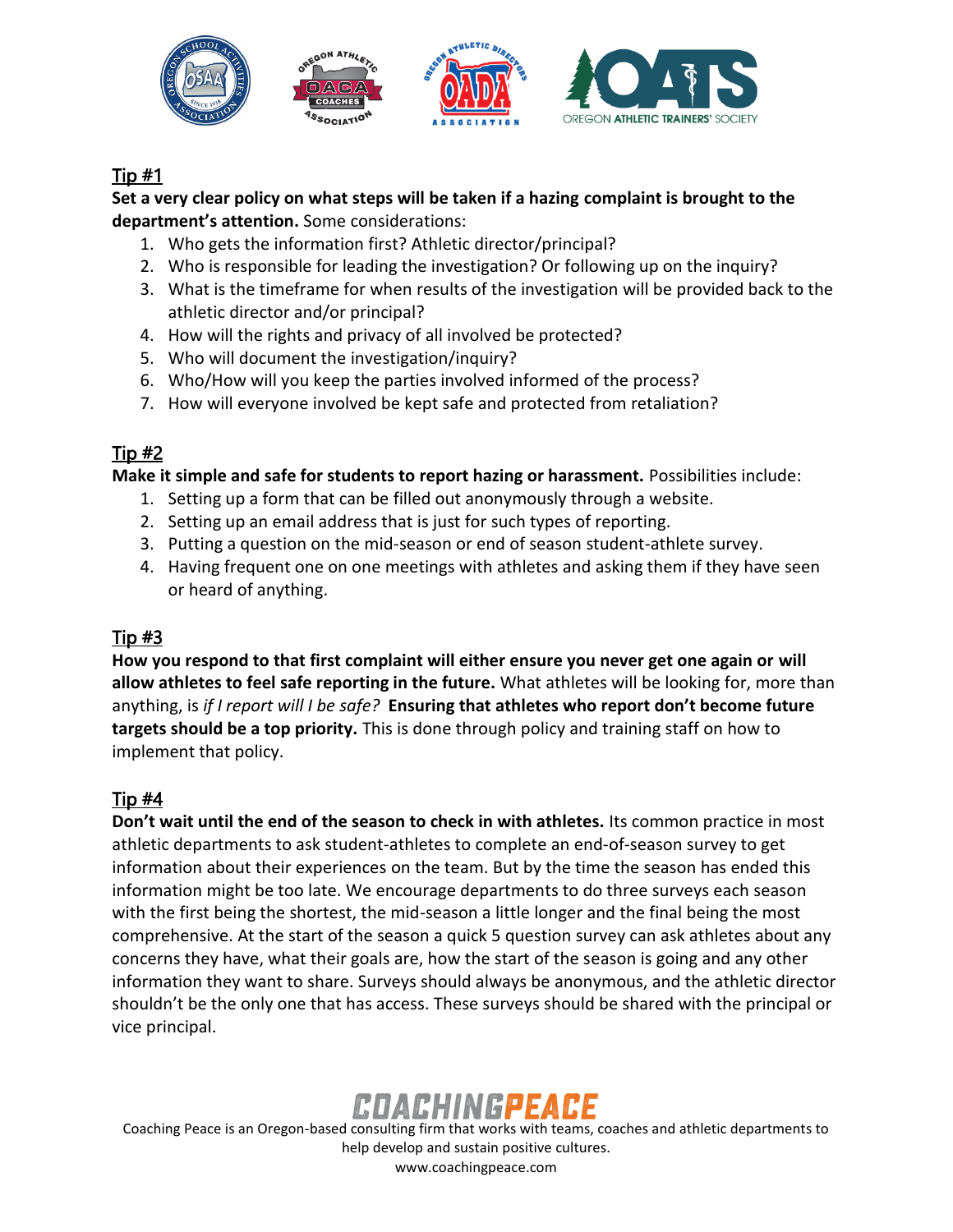

## Tip #5

**Athletes aren't the only ones who engage in hazing.** It is assumed by many districts that athletes are the only ones who engage in hazing so reporting systems often reside with the coach or within the athletic department only. Safe 4 Athletes (safe4athletes.org) recommends that districts take into account the following considerations in regard to any process for a hazing complaint about a coach. The process should include:

- *the opportunity for a student-athlete to report cases of abuse to a neutral third party outside the Athletic Department, such as: school counselor (who by law is allowed to keep the conversation confidential - therefore a trusted student advocate), or Title IX coordinator (using the institution's published complaint procedure)*
- *procedures that protect the privacy of the athletes (school counselor) and coaches involved (consult with HR and Title IX coordinator for specifics) and limitations on confidentiality (no confidentiality if leaving the situation unexposed poses a danger to the student or educational environment)*
- *an appeals procedure in the event that the accused or the alleged victim is dissatisfied with the outcome of the investigation or hearing*
- *procedures that protect coaches and athletes from retaliation before, during and after a hearing or appeals process with retaliatory behavior viewed as seriously as abuse itself and acknowledging that retaliation can occur independently of whether a charge of abuse is substantiated*
- *requirement for immediate action to ensure that the environment is free of abuse and ensure that an investigation proceeds in a timely manner*



Coaching Peace is an Oregon-based consulting firm that works with teams, coaches and athletic departments to help develop and sustain positive cultures. www.coachingpeace.com